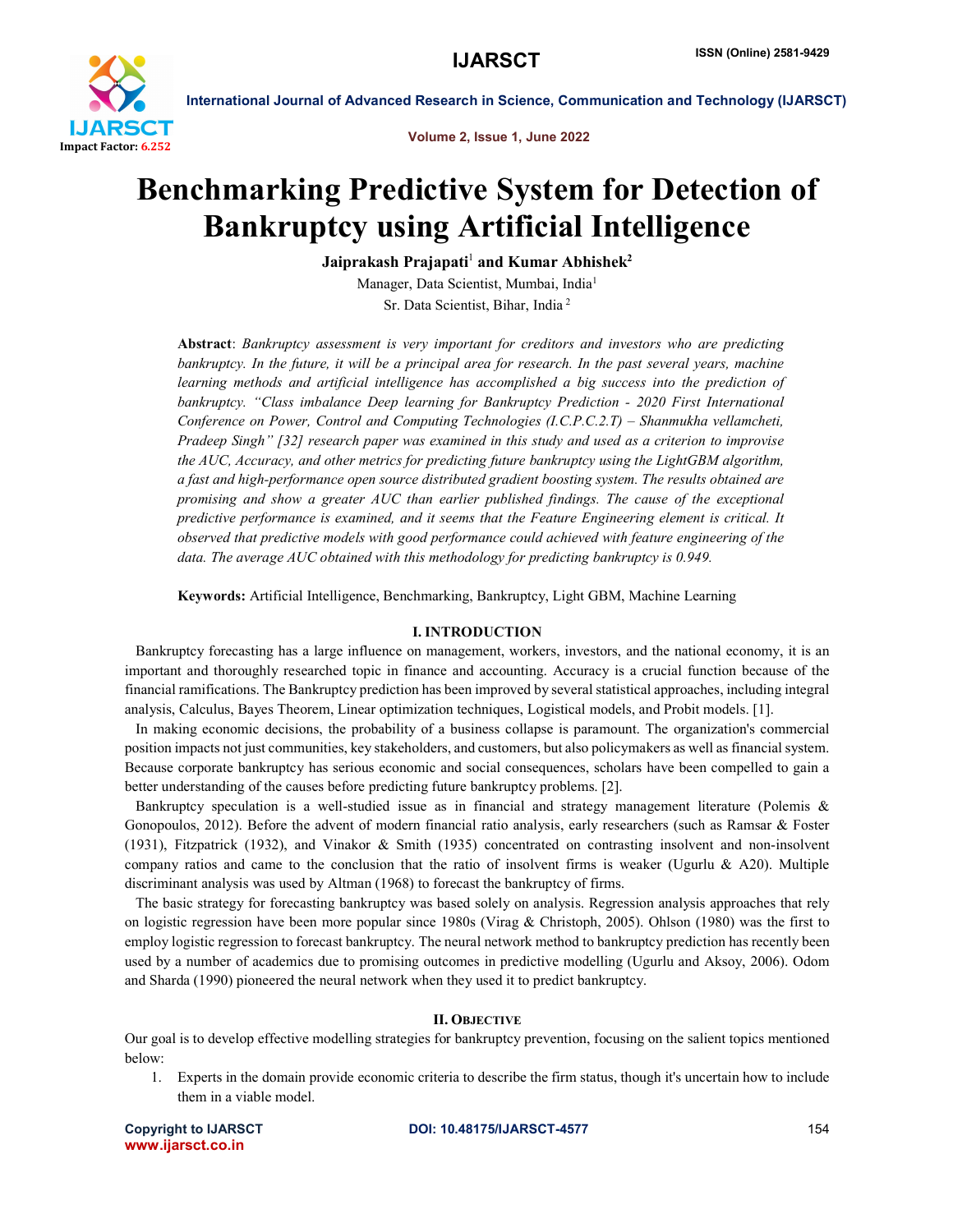

## Volume 2, Issue 1, June 2022

2. Statistical results used in the learning model tend to be influenced by disproportionate data, as there are generally more successful organizations than unsuccessful ones. Consequently, even if some firms are in danger, a trained model seems to forecast their success (majority class).

# The primary accomplishments of work are listed as follows:

- 1. The emphasis is on improving predictive power through the Feature Engineering/Selection aspect, followed by the gradient boosting framework LightGBM Classifier, which combines several less accurate models to create more accurate models.
- 2. Addressing specific challenges through the application of appropriate pre-processing methods:
	- a. Outliers: omission approach
	- b. Missing value: mean strategy
	- c. Unbalanced data Sets: The oversampling Method (SMOTE)
	- d. Feature Engineering
	- e. Modelling

# III. LITERATURE SURVEY

 Using historical financial data to envision future bankruptcies is an intriguing subject. Bankruptcy Prediction has been the subject of several studies. [3]. Logit analysis and Discriminant analysis are broadly utilized statistical models for Bankruptcy Prediction [4]. Altman Z-score [5] is majorly utilized in this discriminant analysis. A Survey of various studies on Bankruptcy Prediction is depicted in the table.

| Reference       | Classifiers   | Datasets           | <b>Evaluation methods</b> |          |                 |                |                |  |
|-----------------|---------------|--------------------|---------------------------|----------|-----------------|----------------|----------------|--|
|                 |               |                    | <b>CRD</b>                | Accuracy | Type I/II error | F-Score        | Kappa          |  |
| $\overline{7}$  | MLP           | Australian         | No                        | Yes      | No              | N <sub>0</sub> | No             |  |
| 8               | <b>MLP</b>    | Australian/German  | No                        | Yes      | N <sub>0</sub>  | N <sub>0</sub> | N <sub>o</sub> |  |
| 9               | <b>MLP</b>    | <b>US</b>          | No                        | Yes      | No              | N <sub>0</sub> | N <sub>o</sub> |  |
| $\overline{10}$ | MLP+LDA       | Taiwan             | No                        | Yes      | Yes             | No             | N <sub>o</sub> |  |
| 11              | <b>MLP</b>    | Taiwan/US          | No                        | Yes      | No              | No             | No             |  |
| 12              | <b>MLP</b>    | Korea              | N <sub>0</sub>            | Yes      | N <sub>0</sub>  | N <sub>0</sub> | No             |  |
| 13              | <b>MLP</b>    | Korea              | No                        | Yes      | No              | N <sub>0</sub> | N <sub>o</sub> |  |
| 14              | MLP           | Australian/German  | N <sub>0</sub>            | Yes      | N <sub>0</sub>  | No             | No             |  |
|                 | ensembles     |                    |                           |          |                 |                |                |  |
| $\overline{15}$ | <b>MLP</b>    | Taiwan             | N <sub>0</sub>            | Yes      | Yes             | N <sub>0</sub> | N <sub>o</sub> |  |
| 16              | <b>MLP</b>    | Australian/ German | No                        | Yes      | Yes             | No             | N <sub>o</sub> |  |
|                 | ensembles     |                    |                           |          |                 |                |                |  |
| $\overline{17}$ | GA            | Korea              | No                        | Yes      | No              | No             | N <sub>o</sub> |  |
| 18              | GA            | Korea              | Yes                       | Yes      | Yes             | N <sub>0</sub> | Yes            |  |
| $\overline{15}$ | GA+SVM        | Korea              | No                        | Yes      | No              | N <sub>0</sub> | N <sub>o</sub> |  |
| 19              | <b>LDA</b>    | Spanish            | No                        | Yes      | No              | No             | No             |  |
| 20              | <b>LDA</b>    | South African      | N <sub>0</sub>            | Yes      | Yes             | No             | No             |  |
| 21              | <b>PLS-DA</b> | <b>USA</b>         | N <sub>0</sub>            | Yes      | Yes             | Yes            | No             |  |
| 22              | <b>LDA</b>    | <b>USABD/JPNBD</b> | No                        | Yes      | No              | N <sub>0</sub> | No             |  |
| 23              | <b>B-CDT</b>  | Australian/        | No                        | Yes      | N <sub>0</sub>  | N <sub>0</sub> | No             |  |
|                 |               | German/Japanese    |                           |          |                 |                |                |  |
| 24              | <b>WNN</b>    | Turkish/Spanish/U  | No                        | Yes      | No              | No             | N <sub>0</sub> |  |
|                 |               | S                  |                           |          |                 |                |                |  |
| 25              | <b>SVM</b>    | Canada             | No                        | Yes      | No              | N <sub>0</sub> | N <sub>0</sub> |  |

TABLE I: A survey of numerous research of bankruptcy FORECASTING [6]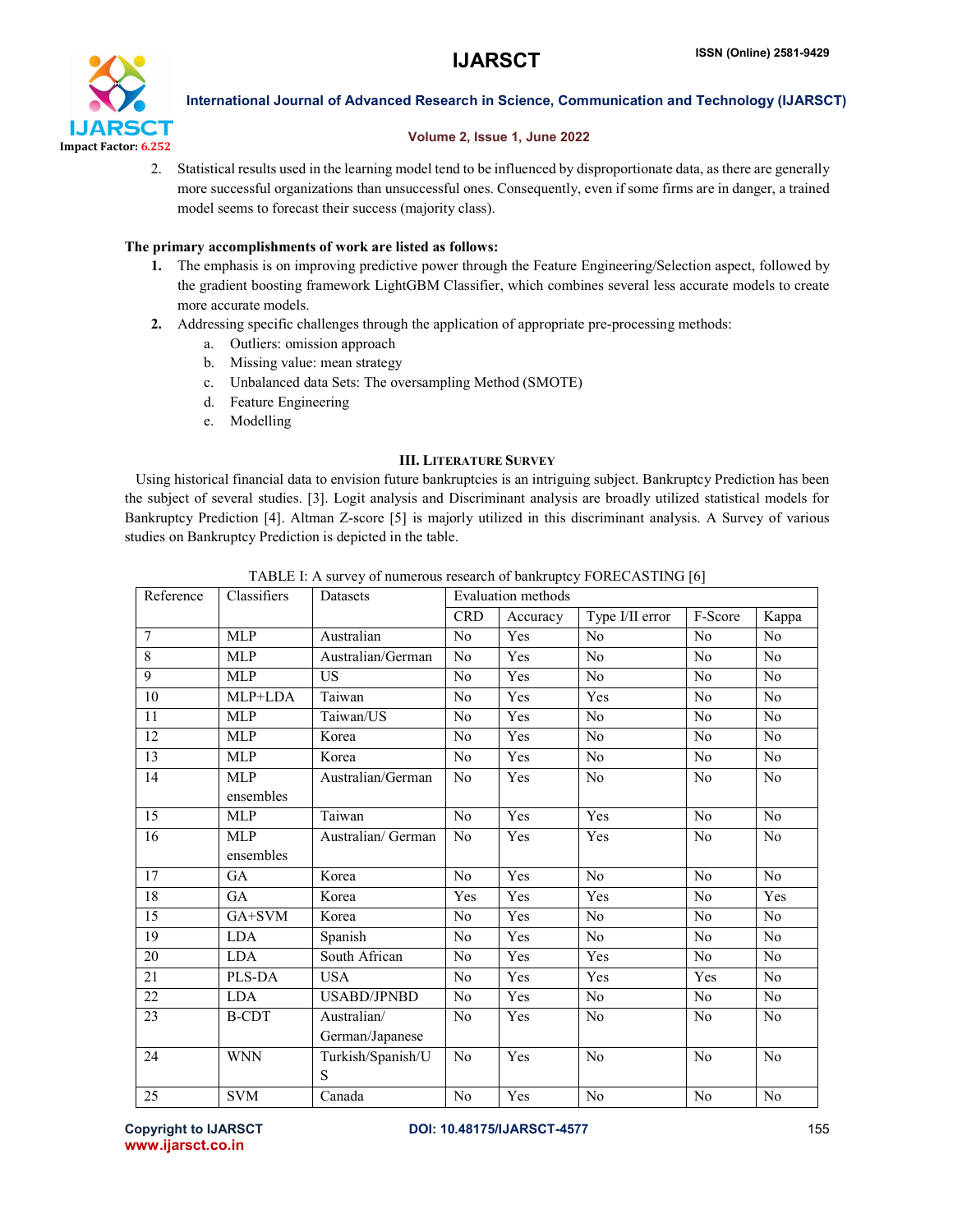



# Volume 2, Issue 1, June 2022

| 26 | $LR, \overline{\phantom{a}}$ US<br>DT, |                          | N <sub>0</sub> | Yes        | N <sub>0</sub> | No             | N <sub>0</sub> |
|----|----------------------------------------|--------------------------|----------------|------------|----------------|----------------|----------------|
|    | <b>SVM</b>                             |                          |                |            |                |                |                |
| 27 | MLP.<br>DT.                            | Australian/German        | N <sub>0</sub> | <b>Yes</b> | N <sub>0</sub> | N <sub>0</sub> | N <sub>0</sub> |
|    | SVM, LR                                | Japanese/Bankruptc       |                |            |                |                |                |
|    |                                        | y Data/Ucc               |                |            |                |                |                |
| 28 | LR,<br>MDA,                            | Interfax<br><b>SPARK</b> | N <sub>0</sub> | <b>Yes</b> | Yes            | Yes            | N <sub>0</sub> |
|    | CRT.<br>and                            | database                 |                |            |                |                |                |
|    | <b>ANNs</b>                            |                          |                |            |                |                |                |
| 29 | DA, LR, RF,                            | U.S.<br>commercial       | N <sub>0</sub> | Yes        | Yes            | Yes            | N <sub>0</sub> |
|    | MLP, SVM,                              | banks                    |                |            |                |                |                |
|    | <b>SOM</b>                             |                          |                |            |                |                |                |
| 30 | with<br><b>EXGB</b>                    | Polish companies         | N <sub>0</sub> | <b>Yes</b> | N <sub>0</sub> | No             | N <sub>0</sub> |
|    | other                                  |                          |                |            |                |                |                |
|    | methods                                |                          |                |            |                |                |                |

#### IV. PROPOSED METHODOLOGY





# V. DATASET & PRE-PROCESSING

### 5.1 Dataset

The UCI database of Polish bankruptcies was taken into consideration while trying to solve the problem of bankruptcy. Polish firms' chances of bankruptcy are examined in this dataset. Between year 2000 and 2012, troubled businesses and from 2007 to 2013 successful businesses were studied. A large number of samples from Polish companies were evaluated throughout the course of five different time periods.

| Year | <b>Bankrupt Instances</b> | Non-bankrupt Instances | <b>Total Instances</b> |
|------|---------------------------|------------------------|------------------------|
|      | 271                       | 6756                   | 7027                   |
|      | 400                       | 9773                   | 10173                  |
|      | 495                       | 10008                  | 10503                  |

| TABLE III: Summary of the Dataset |  |  |  |
|-----------------------------------|--|--|--|
|-----------------------------------|--|--|--|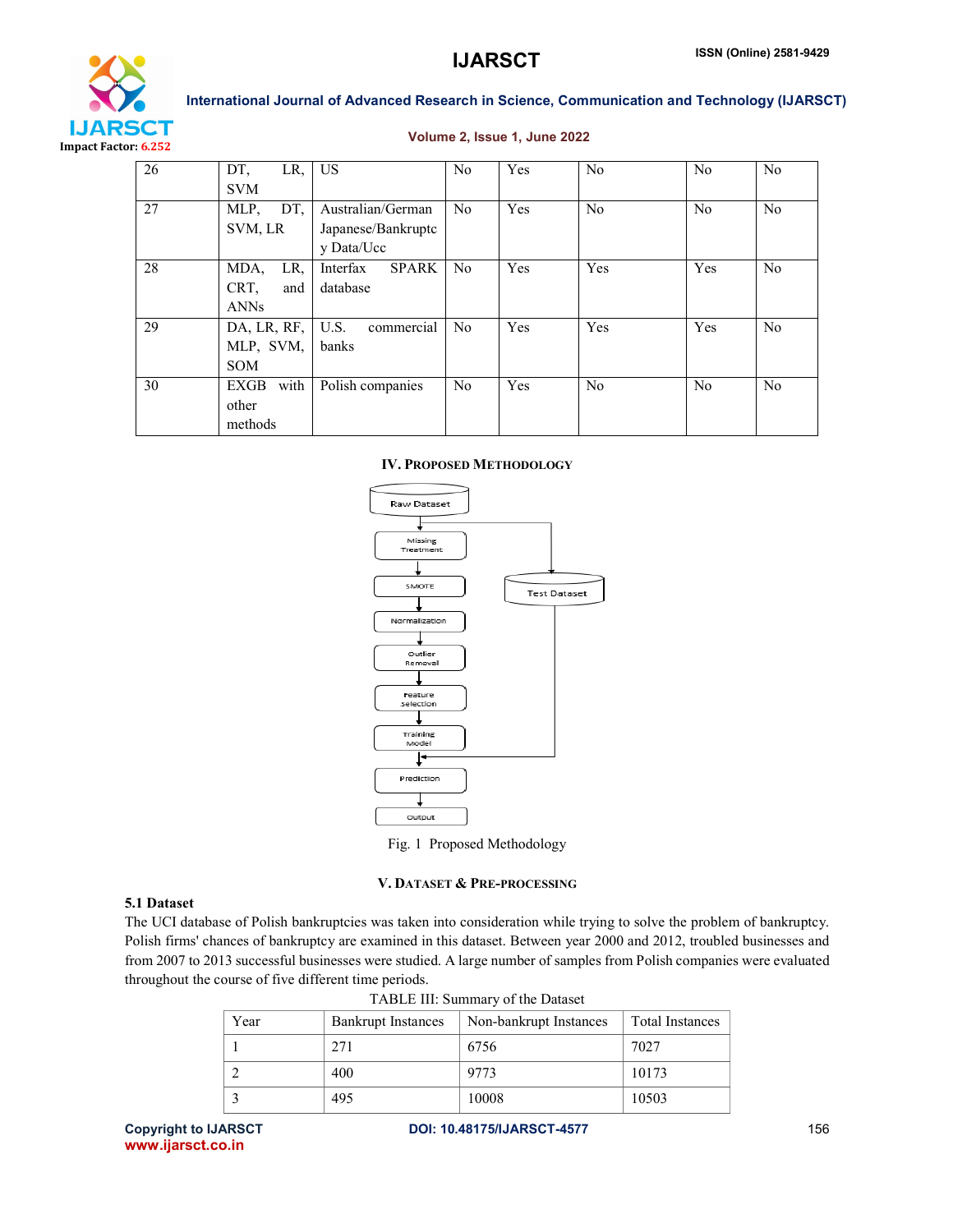

### Volume 2, Issue 1, June 2022

|  | -<br><u>JIJ</u> | $\sim$ $\sim$ $\sim$ $\sim$<br>◡<br>. | 0.700<br>∼ |
|--|-----------------|---------------------------------------|------------|
|  | 41 U            | 5500                                  | 501<br>710 |

#### 5.2 Missing Data

#### TABLE IIIII: Missing Values

| Year | Total     | Instances with missing | Instances after removing | Data loss if missing |
|------|-----------|------------------------|--------------------------|----------------------|
|      | Instances | values                 | missing value rows       | values were dropped  |
|      | 7027      | 3833                   | 3194                     | 54.54 %              |
|      | 10173     | 6085                   | 4088                     | 59.81 %              |
|      | 10503     | 5618                   | 4885                     | 53.48 %              |
| 4    | 9792      | 5023                   | 4769                     | 51.29 %              |
|      | 5910      | 2879                   | 3031                     | 48.71%               |

There are a lot of blanks in this dataset. Table II displays the amount of missing's for each data set into 3<sup>rd</sup> column, Instances after removing missing value in the  $4<sup>th</sup>$  column;  $5<sup>th</sup>$  column displays the proportion of data that has been lost if all rows with missing values have been disregarded. NaN values could not be eliminated since they lead to a considerable decrease in the data representation, which is more than 50 percent in a fixed data collection. Some cases of missing values of around 50% were ignored during the initial processing of missing data. The technique described in the following stages handles NaN values.

The MAE score was compared to a different approach to missing value imputation. The 4<sup>th</sup> approach in the below table, imputing missing values with mean achieved minimum error.

TABLE IVV: Imputation of Missing Values

| Sr. No | Missing Imputation                   | <b>MAE</b> |
|--------|--------------------------------------|------------|
|        | Dropping columns with missing values | 0.045      |
|        | Iterative imputation                 | 0.031      |
|        | KNN imputation                       | 0.039      |
|        | Mean Imputation                      | 0.028      |

#### 5.3 Imbalance dataset

TABLE V: Imbalance dataset summary

| Year | Total     | Before using SMOTE |                |               | After using SMOTE |                |          |
|------|-----------|--------------------|----------------|---------------|-------------------|----------------|----------|
|      | Instances | Bankruptcy         | Non-Bankruptcy | $\frac{0}{0}$ | Bankruptcy        | Non-Bankruptcy | $\%$     |
|      |           | Instances          | Instances      | Minority      | Instances         | Instances      | Minority |
|      |           |                    |                | class         |                   |                | class    |
|      | 7027      | 271                | 6756           | 3.85%         | 5838              | 5838           | 50%      |
|      | 10173     | 400                | 9773           | 3.93%         | 8177              | 8177           | 50%      |
| 3    | 10503     | 495                | 10008          | 4.71%         | 8504              | 8504           | 50%      |
| 4    | 9792      | 515                | 9277           | 5.25%         | 7787              | 7787           | 50%      |
|      | 5910      | 410                | 5500           | 6.93%         | 4776              | 4776           | 50%      |

Data imbalance usually represents an invalid category in a dataset: If a dataset contains two groups, the balanced dataset should comprise 50 per cent points for each group. The table above presents a class label population description for every dataset. Because of the dataset's imbalance, input samples from a minority class may be insufficient for the model if not correctly handled. Because of this, it is possible to have over-fitting circumstances. An imbalanced dataset is dealt by using the synthetic minority oversampling method (SMOTE), which equalizes data classes and builds matching datasets. Oversampling is applied when the quantity of data is inadequate so that the unique sample is balanced by expanding scale.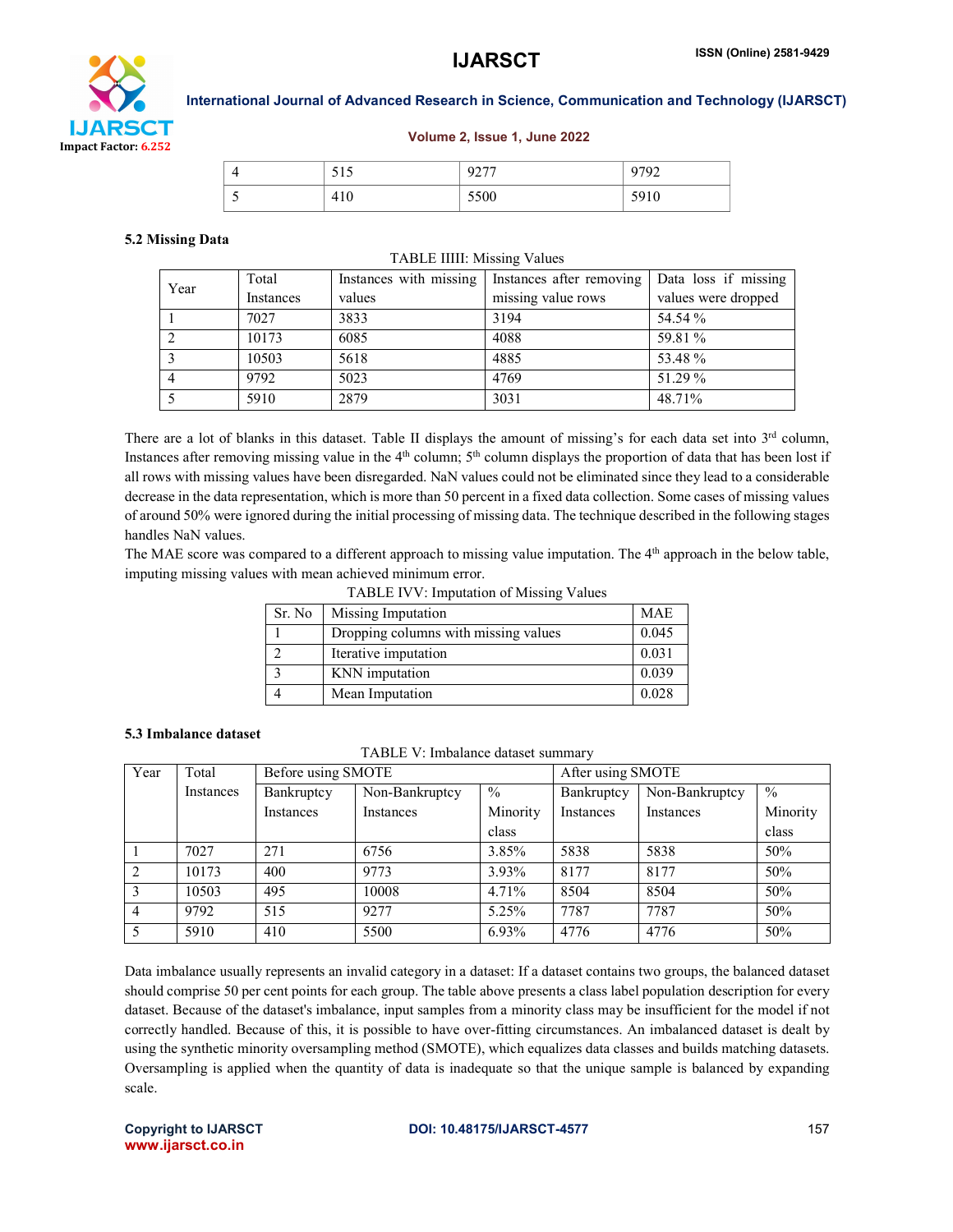

Volume 2, Issue 1, June 2022

## 5.4 Normalization and Outliers

The purpose of standardization is to shift the quantitative attribute value in the dataset to a single dimension, without distorting values. Data was normalized by transforming it into the z-score. Then for each variable if any value was above 3 standard deviations in any of the direction, it was marked as a potential outlier and was removed. We discovered that feature X4 is highly skewed, and that feature X3 contains significant outliers.

# 5.5 Feature Selection

It is necessary to pick a group of features that will provide the best prediction in modelling. Reducing the number of unnecessary and redundant features reduces the time and complexity of a model significantly. We used the wrapper method – Recursive feature elimination technique, which is a greedy optimization algorithm, to find the best performing feature subset. It recursively creates models and keeps aside the best or the worst performing feature at each iteration. It builds the next model using the left features until all the features are used up. The features are then ranked in the order in which they were eliminated. In total 56 features were selected, below Fig. 2 shows that the highest accuracy is achieved with 56 features.



Fig. 2 Features Cross Validation Score

# 5.6 Why use a Nonlinear Model?

We used t-distributed stochastic neighbour embedding (t-SNE), a statistical method for visualizing high-dimensional data, to visualize the raw data. In the below figure we observed the non-linearity separation between the two-classes. Therefore, non-linear classifiers will perform better than linear classifiers have been concluded.



Fig. 3 t-SNE visualization of Bankrupt and Non-Bankrupt samples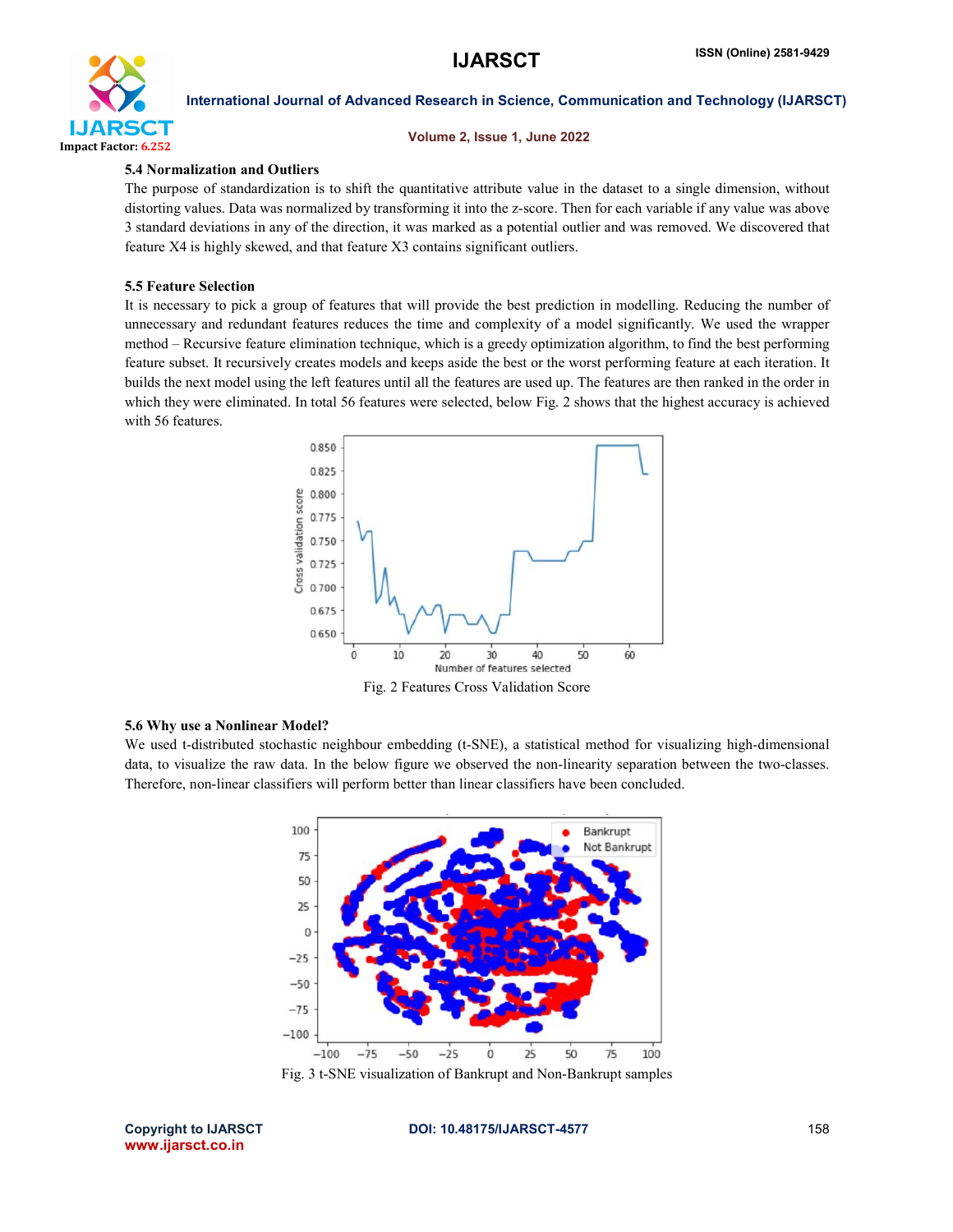

#### Volume 2, Issue 1, June 2022

# VI. RESULTS

The Research paper "Class imbalance Deep learning for Bankruptcy Prediction - 2020 First International Conference on Power, Control and Computing Technologies (I.C.P.C.2.T) – Shanmukha vellamcheti,Pradeep Singh" average AUC score on 5 years data after SMOTE is 0.926

|         | <b>TABLE VI</b>                 |                    |
|---------|---------------------------------|--------------------|
| Dataset | MLP Model AUC Observed in paper | Proposed Model AUC |
| Year-1  | 0.942                           | 0.984              |
| Year-2  | 0.912                           | 0.935              |

By comparing the results, the proposed model's average AUC score on 5-year data after SMOTE is 0.949. In the yearwise comparison between the benchmark results and the proposed model, the proposed model outperforms the benchmark model on each of the 5-year datasets.

Year-3 0.919 0.928 Year-4 | 0.917 | 0.94 Year-5 0.938 0.959

### VII. CONCLUSION

Bankruptcy is a major global problem. Its prediction is critical in the business world, and it must be done to reduce financial distress. The dataset used in the proposed model had a lot of missing data, and the data that was in it was also unbalanced. In that the companies that went bankrupt were very few in comparison to the companies that did not go bankrupt. In order to deal with missing values and unequal data spread, the mean imputation technique and Synthetic Minority Oversampling Technique (SMOTE) were used. After pre-processing and feature selection was done, model was trained, and it gave an AUC of 0.949 which is higher than the benchmark model. Having a better model and being able to predict a company's or organization's financial position can aid in averting global financial problems.

### **REFERENCES**

- [1]. Kim, M.J. & Kang, D.K. 2010. J. Expert Systems with Applications 3373–3379
- [2]. Y. Zhang, S. Wang and G. Ji, A rule-based model for bankruptcy prediction based on an improved genetic ant colony algorithm, Mathematical Problems in Engineering, Hindawi.
- [3]. Sartori, A. Mazzucchelli, and A. Di Gregorio, ―Bankruptcy forecasting using case-based reasoning: The CRePERIEapproach,ǁ Expert Syst. Appl., vol. 64, pp. 400–411, 2016.
- [4]. M. Tseng and Y. C. Hu, ―Comparing four bankruptcy prediction models: Logit, quadratic interval logit, neural and fuzzy neural networks,ǁ Expert Syst. Appl., vol. 37, no. 3, pp. 1846–1853, 2010. 3
- [5]. I.-P. Muhammad, ―Business bankruptcy prediction models: A significant study of the Altman's Z-score model,ǁ Asian J. Manag. Res., vol. 3, no. 1, pp. 212–219, 2012.
- [6]. S. Anand Christy, R.Arunkumar Machine Learning Based Classification Models for Financial Crisis Prediction, International Journal of Recent Technology and Engineering (IJRTE) ISSN: 2277-3878, Volume-8 Issue-4, November 2019
- [7]. Fan and M. Palaniswami, Selecting bankruptcy predictors using a support vector machine approach, 1 2000. IJCNN 2000, Proc. no.table 2, pp. 354–359, 2000.
- [8]. West, —Neural network credit scoring models, Comput. Oper. Res., vol. 27, no. 11–12, pp. 1131–1152, 2000.
- [9]. F. Atiya and S. Member, ―Bankruptcy Prediction for Credit Risk Using Neural Networks : A Survey and New Results,ǁ vol. 12, no. 4, pp.929–935, 2001.
- [10]. T. Lee, C. Chiu, and C. Lu, ― Credit scoring using the hybrid neural discriminant technique.....file danneggiato,guardarenellacartellaorigine, Expert Syst. Appl., vol. 23, pp. 245–254, 2002.
- [11]. Z. Huang, H. Chen, C.-J. Hsu, W.-H. Chen, and S. Wu,―Credit rating analysis with support vector machines and neural networks: a market comparative study, Decis. Support Syst., vol. 37, no.4, pp. 543–558, 2004.
- [12]. J. H. Min and Y. C. Lee, ―Bankruptcy prediction using support vector machine with optimal choice of kernel function parameters, Expert Syst. Appl., vol. 28, no. 4, pp. 603–614, 2005.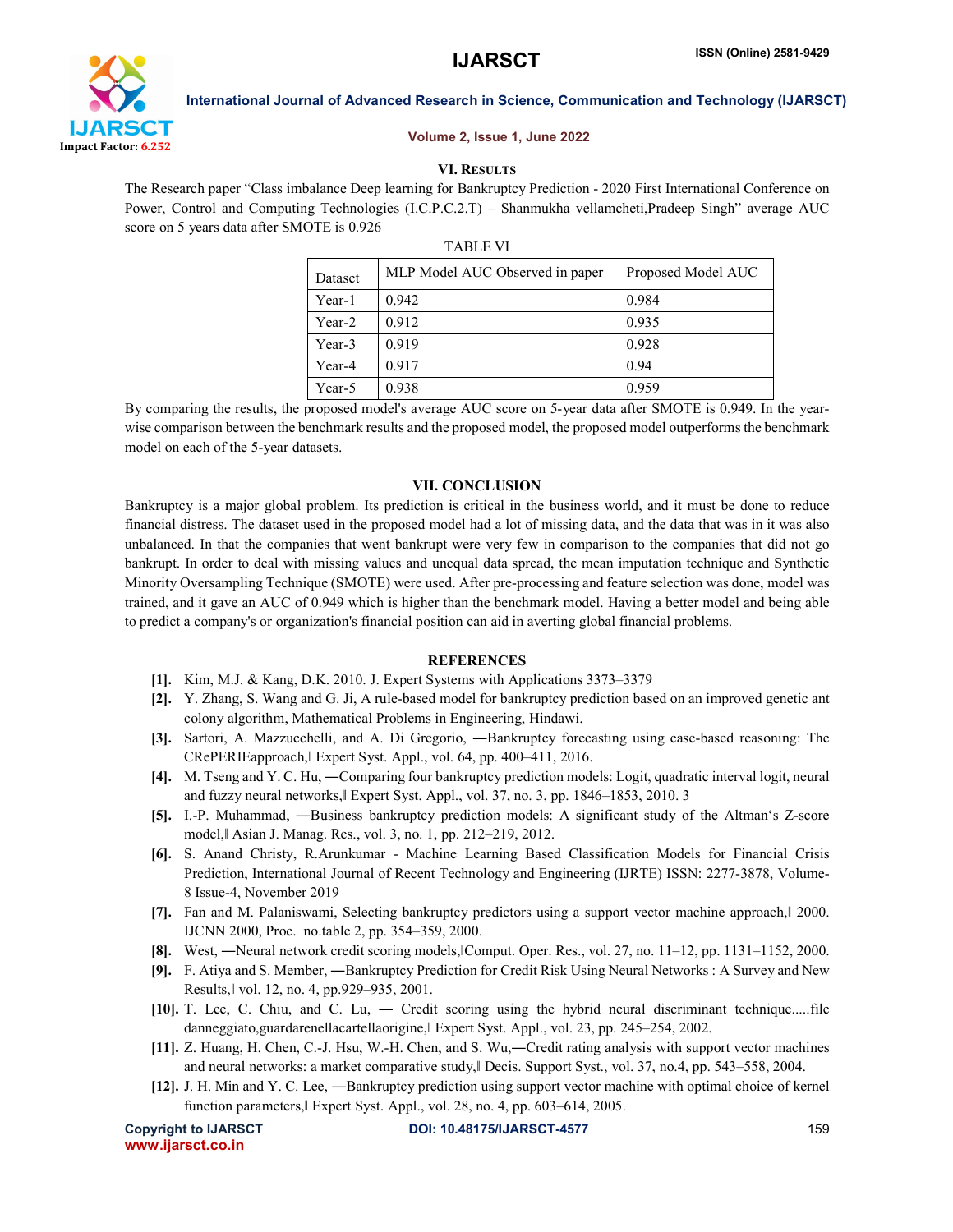

#### Volume 2, Issue 1, June 2022

- [13]. K.-S. Shin, T. S. Lee, and H. Kim, ―An application of support vector machines in bankruptcy prediction model,ǁ Expert Syst. Appl., vol. 28, no. 1, pp. 127–135, 2005.
- [14]. West, S. Dellana, and J. Qian, ―Neural network ensemble strategies for financial decision applications,ǁComput. Oper. Res., vol. 32, no. 10, pp. 2543–2559,2005.
- [15]. S.-H. Min, J. Lee, and I. Han, ―Hybrid genetic algorithms and support vector machines for bankruptcy prediction,ǁ Expert Syst.Appl., vol. 31, no. 3, pp. 652–660, 2006.
- [16]. F. Tsai, —Financial decision support using neural networks and support vector machines, Expert Syst., vol. 25, no. 4, pp. 380–393, 2008.
- [17]. K.-S. Shin and Y.-J. Lee, —A genetic algorithm application in bankruptcy predictionmodeling, Expert Syst. Appl., vol. 23, no. 3, pp. 321–328, 2002.
- [18]. M. J. Kim and I. Han, ―The discovery of experts' decision rules fromqualitative bankruptcy data using genetic algorithms,ǁ Expert Syst. Appl., vol. 25, no. 4, pp. 637–646, 2003.
- [19]. Alfaro, N. García, M.Gámez, and D. Elizondo, ―Bankruptcy forecasting: An empirical comparison of AdaBoost and neural networks, Decis. Support Syst., vol. 45,no. 1, pp. 110–122, 2008.
- [20]. Altman, G. Marco, and F. Varetto, ―Corporate distress diagnosis: Comparisons using linear discriminantanalysis and neural networks (the Italian experience), I J. Bank. Financ., vol. 18, no. 3, pp. 505– 529, 1994. Tsai and J. Wu, —Using neuralnetwork ensembles for bankruptcy prediction and credit scoring, Expert Syst. Appl., vol. 34, no. 4, pp. 2639–2649, 2008.
- [21]. Tsai and J. Wu, —Using neural network ensembles for bankruptcy prediction and credit scoring, Expert Syst. Appl., vol. 34, no. 4, pp. 2639–2649, 2008
- [22]. L. Zhou,—Performance of corporate bankruptcy prediction models on imbalanced dataset: The effect of sampling methods, Knowledge-Based Syst., vol.41, pp. 16–25, 2013.
- [23]. J. Abellán and C. J. Mantas, ―Improving experimental studies about ensembles of classifiers for bankruptcyprediction and credit scoring, Expert Syst. Appl., vol. 41, no. 8, pp. 3825–3830, 2014.
- [24]. N. Chauhan, V. Ravi, and D. Karthik Chandra,―Differential evolution trained wavelet neural networks: Application to bankruptcy prediction in banks, Expert Syst. Appl., vol. 36, no.4, pp. 7659–7665, 2009.
- [25]. T. Xiong, S. Wang, A. Mayers, and E. Monga, ―Personal bankruptcy prediction by mining credit card data,ǁExperSyst. Appl., vol. 40, no. 2, pp. 665–676, 2013.
- [26]. L. Olson, D. Delen, and Y. Meng, ―Comparative analysis of data mining methods forbankruptcy prediction,ǁDecis. Support Syst., vol. 52, no. 2, pp. 464–473, 2012.
- [27]. C. F. Tsai and K. C. Cheng, —Simple instance selection for bankruptcy prediction, Knowledge-Based Syst., vol. 27, pp. 333–342, 2012.
- [28]. Fedorova, E. Gilenko, and S. Dovzhenko, ―Expert Systemswith Applications Bankruptcy prediction for Russian companies : Application of combined classifiers,ǁ vol. 40, pp. 7285–7293, 2013.
- [29]. J.L. Iturriaga and I. P. Sanz, ―Expert Systems with Applications Bankruptcy visualization and prediction using neural networks : A study of U.S. commercial banks, vol. 42, pp. 2857-2869, 2015.
- [30]. M. Zi, S. K. Tomczak, and J. M. Tomczak, ―Ensemble boosted trees withsynthetic features generation in application to bankruptcy prediction,ǁ vol. 58, pp. 93–101, 2016.
- [31]. GuolinKe, Qi Meng, Thomas Finely, Taifeng Wang, Wei Chen, Weidong Ma, Qiwei Ye, Tie-Yan Liu, ―LightGBM: A Highly Efficient Gradient Boosting Decision Tree,ǁAdvances in Neural Information Processing Systems 30 (NIP 2017) | December 2017.
- [32]. Class imbalance Deep learning for Bankruptcy Prediction 2020 First International Conference on Power, Control and Computing Technologies (I.C.P.C.2.T) – Shanmukha vellamcheti,Pradeep Singh

#### BIOGRAPHY

 Jaiprakash Prajapati possesses an engineering degree in computer and an MBA from Northeast Virginia along with several certifications from prestigious institutions and corporates such as IIT Kharagpur, IIT Roorkee, AWS and IBM having more than a decade experience in data science. A multidisciplinary data scientist with an extensive experience in Customer Level Personalization, Pricing and Promotion Analytics, Marketing Mix and